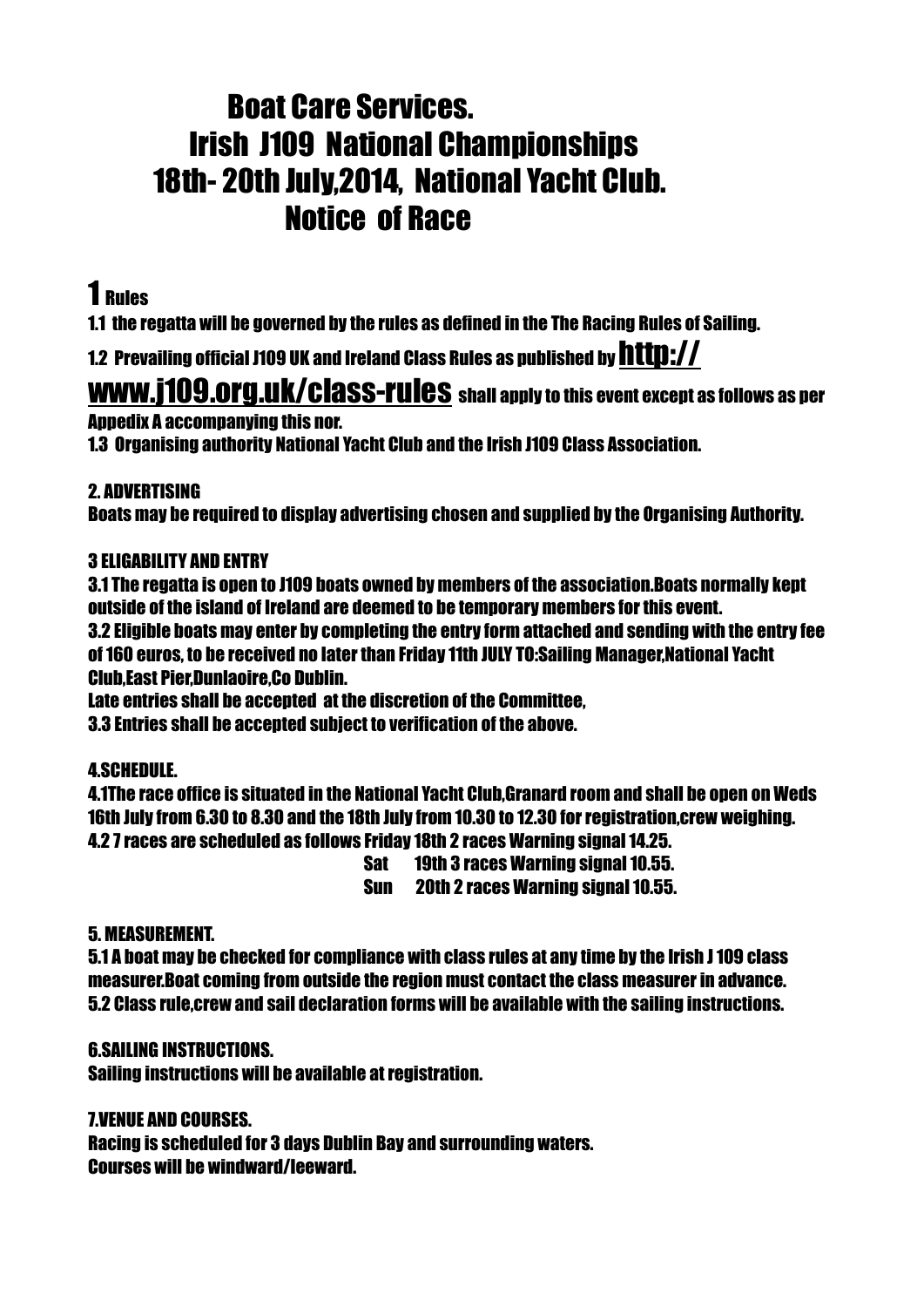#### 8.SCORING.

8.1 3 Races are required to be completed to constitute a championship. 8.2 If 5 or more races are completed one race score shall be excluded.

#### 9.Facilities

Limited berthing may be available to visiting competitors at the National Yacht Club.Please contact the Sailing Manager in Advance .

#### 10.HAUL OUT RESTRICTIONS

Boats shall not be hauled our during the regatta,except with and according to the terms of prior written permission of the race committee.

11.PRIZES. Prizes shall be awarded to the 1st 3 boats.

#### 12.TEMP MEMBERSHIP.

Competitors and race committee are granted temporary membership of the National Yacht Club for the duration of the championships and shall be bound by the rules of the club.The club reserves the right to withdraw temporary membership.

13.CONTACT: Irish J109 Class Association. Martin Carey,Class Captain,0868435150

# [martyprops@gmail.com](mailto:martyprops@gmail.com).

National Yacht Club,East Pier Dunlaoire 012805725 **Roathouse** 012841483

# [www.nyc.ie](http://www.nyc.ie)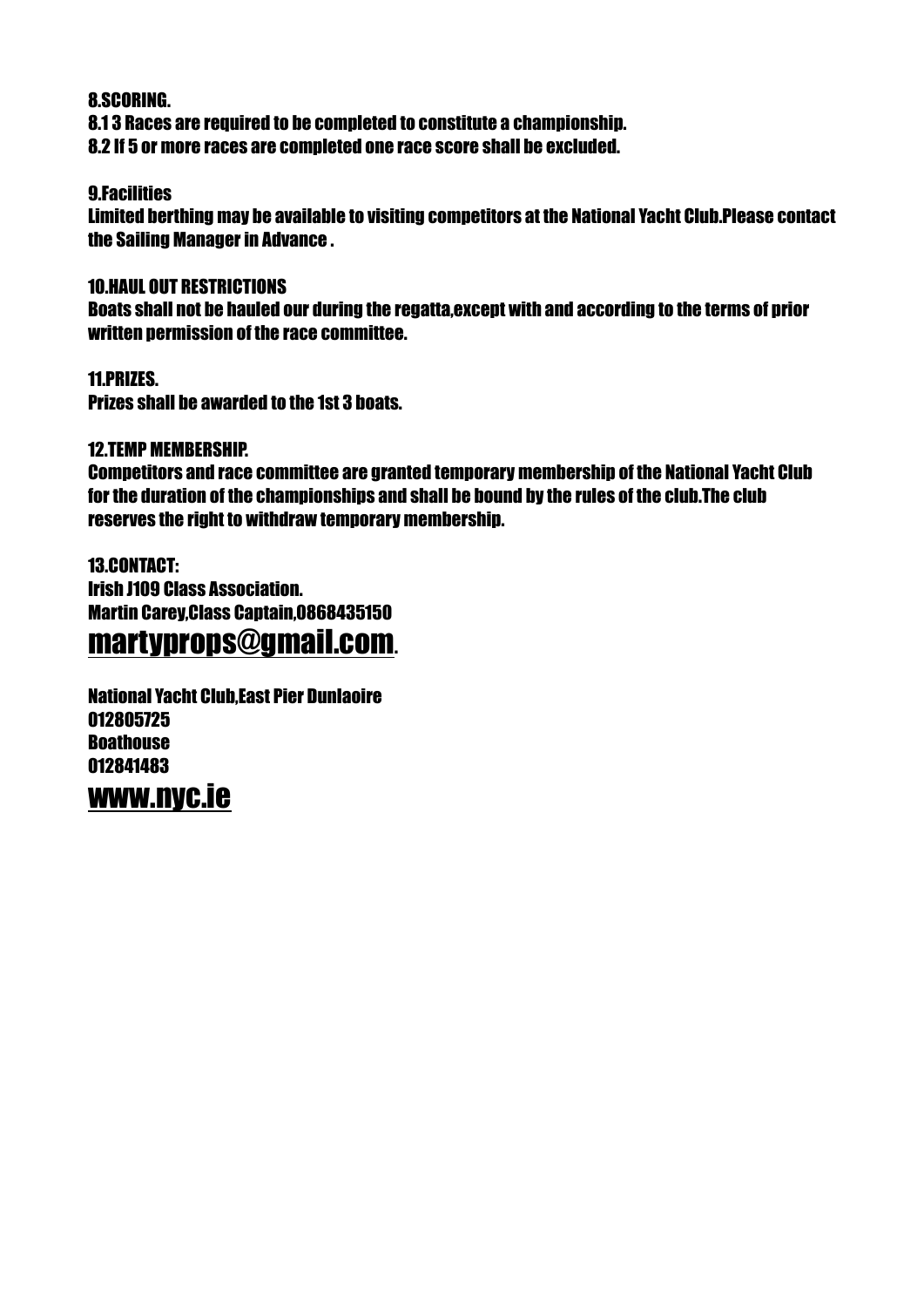# ENTRY FORM. IRISH J109 CLASS NATIONAL CHAMPIONSHIPS.

| <b>Owner</b>                                      |  |
|---------------------------------------------------|--|
|                                                   |  |
|                                                   |  |
|                                                   |  |
| $\bullet$ $\bullet$ $\bullet$ $\bullet$ $\bullet$ |  |

# Declaration.

I wish to enter the above named boat in the Irish J109 Class National Championships.I agree to be bound by the Racing Rules of Sailing and all other rules that govern this event.I accept full responsibility for the management and safety of the boat noted above and i also accept that neither the Organising Authority,the Race Committee,Irish J109 Class Association,their members,their employees and their